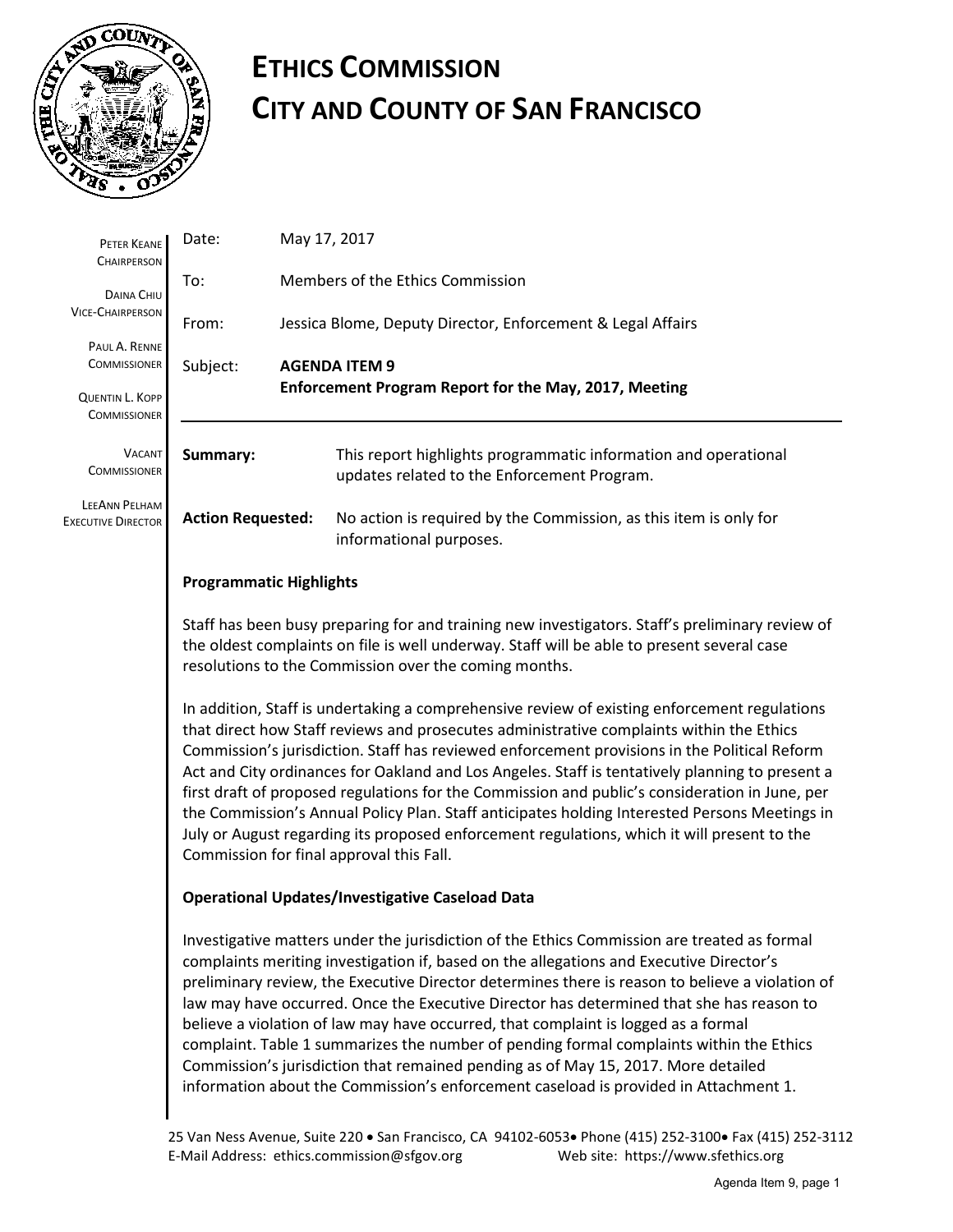Attachment 1 offers a snapshot of the number, age, and general nature of matters in preliminary review as well as our open formal complaints as of May 15, 2017.

Table 1 – Summary of Pending Formal Complaints, by Type, as of May 15, 2017

| Type                                         | <b>Number</b> |
|----------------------------------------------|---------------|
| Campaign Finance                             |               |
| <b>Governmental Ethics</b>                   | 12            |
| Lobbyist Ordinance                           | ς             |
| Sunshine Ordinance                           |               |
| <b>Whistleblower Ordinance (Retaliation)</b> | 2             |
| Total                                        | 2Δ            |

## **Referrals to Bureau of Delinquent Revenues**

The following chart summarizes the status of accounts that remain active that have been referred by the Ethics Commission to the City's Bureau of Delinquent Revenues.

| <b>Committee</b>                                     | ID#     | Treasurer/                    | Referral | Original           | Last                      | <b>Current</b> | <b>Status</b>                                                                                                                                                                                                                            |
|------------------------------------------------------|---------|-------------------------------|----------|--------------------|---------------------------|----------------|------------------------------------------------------------------------------------------------------------------------------------------------------------------------------------------------------------------------------------------|
| /Filer                                               |         | Responsible<br><b>Officer</b> |          | Amount<br>Referred | Month's<br><b>Balance</b> | <b>Balance</b> |                                                                                                                                                                                                                                          |
| Chris<br>Jackson                                     | 1347066 | Chris<br>Jackson              | 7/12/13  | \$6,601            | \$6,601                   | \$6,601        | Writ of Execution<br>prepared for Small<br>Claims Judgment,<br>Case # CSM-12-<br>842613 (Filed<br>5/4/2017                                                                                                                               |
| Committee<br>to Elect<br>Norman<br>for<br>Supervisor | 1327771 | Jacqueline<br>Norman          | 5/01/15  | \$9,000            | \$9,000                   | \$9,000        | Filed case in Small<br>Claims Court, Case #<br>CSM-17-855221.<br>Hearing date for<br>7/5/2017. Will seek<br>judgment.                                                                                                                    |
| Bob Squeri<br>for District<br>7                      | 1346150 | Bob Squeri                    | 5/01/15  | \$2,000            | \$2,000                   | \$2,000        | Non-responsive to<br>contact attempts;<br>obtained business<br>contact information<br>and left message for<br>Mr. Squeri. Located<br>property for Mr.<br>Squeri. Mailed<br>intent to file Small<br>Claims letter week<br>of May 8, 2017. |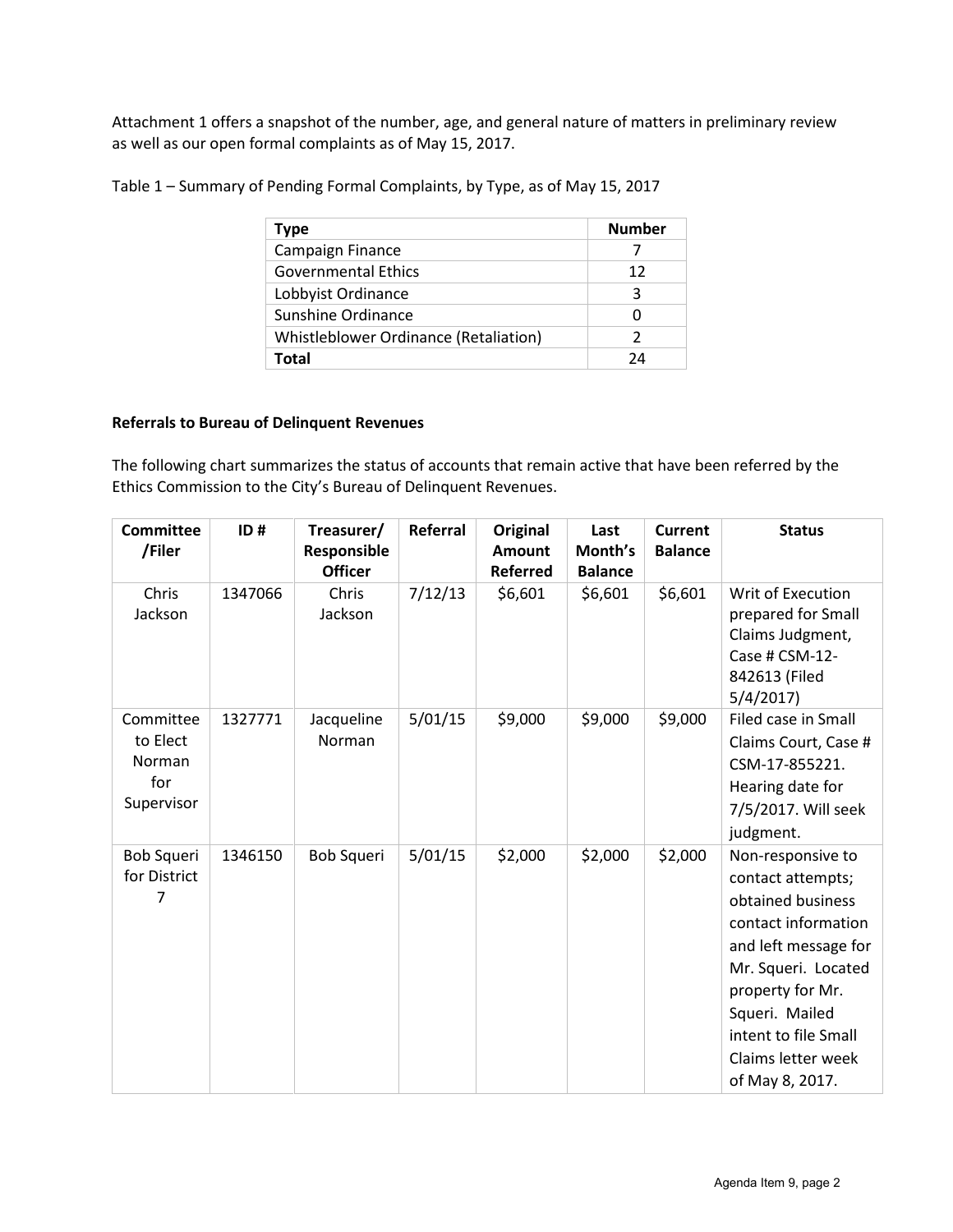| <b>Committee</b><br>/Filer | ID#      | Treasurer/<br>Responsible<br><b>Officer</b> | Referral     | <b>Original</b><br><b>Amount</b><br><b>Referred</b> | Last<br>Month's<br><b>Balance</b> | <b>Current</b><br><b>Balance</b> | <b>Status</b>                                                                                                                                                                     |
|----------------------------|----------|---------------------------------------------|--------------|-----------------------------------------------------|-----------------------------------|----------------------------------|-----------------------------------------------------------------------------------------------------------------------------------------------------------------------------------|
| Isabel<br>Urbano           | 153993   | Isabel<br>Urbano                            | 3/23/16      | \$7,000                                             | \$7,000                           | \$7,000                          | Urbano has moved<br>to NY. Payment<br>terms are<br>\$75/month due on<br>the 15 <sup>th</sup> of the<br>month. May<br>payment received.                                            |
| Chris<br>Jackson           | 22-12119 | Chris<br>Jackson                            | 9/26/16      | \$6,100                                             |                                   | \$6,100                          | Filed case in Small<br>Claims Court, Case #<br>CSM-17855223.<br>Hearing date for<br>7/5/2017. Will seek<br>judgment.                                                              |
| Lynette<br>Sweet           | 3544713  | Lynette<br>Sweet                            | 12/29/1<br>6 | \$74,408                                            |                                   | \$74,408                         | <b>BDR Legal Section</b><br>sent demand letter<br>week of 5/8/2017.<br>Real property within<br>SF discovered. If no<br>response from<br>Sweet, will prepare<br>Writ of Execution. |
|                            |          |                                             |              |                                                     | Total: \$103, 609                 |                                  |                                                                                                                                                                                   |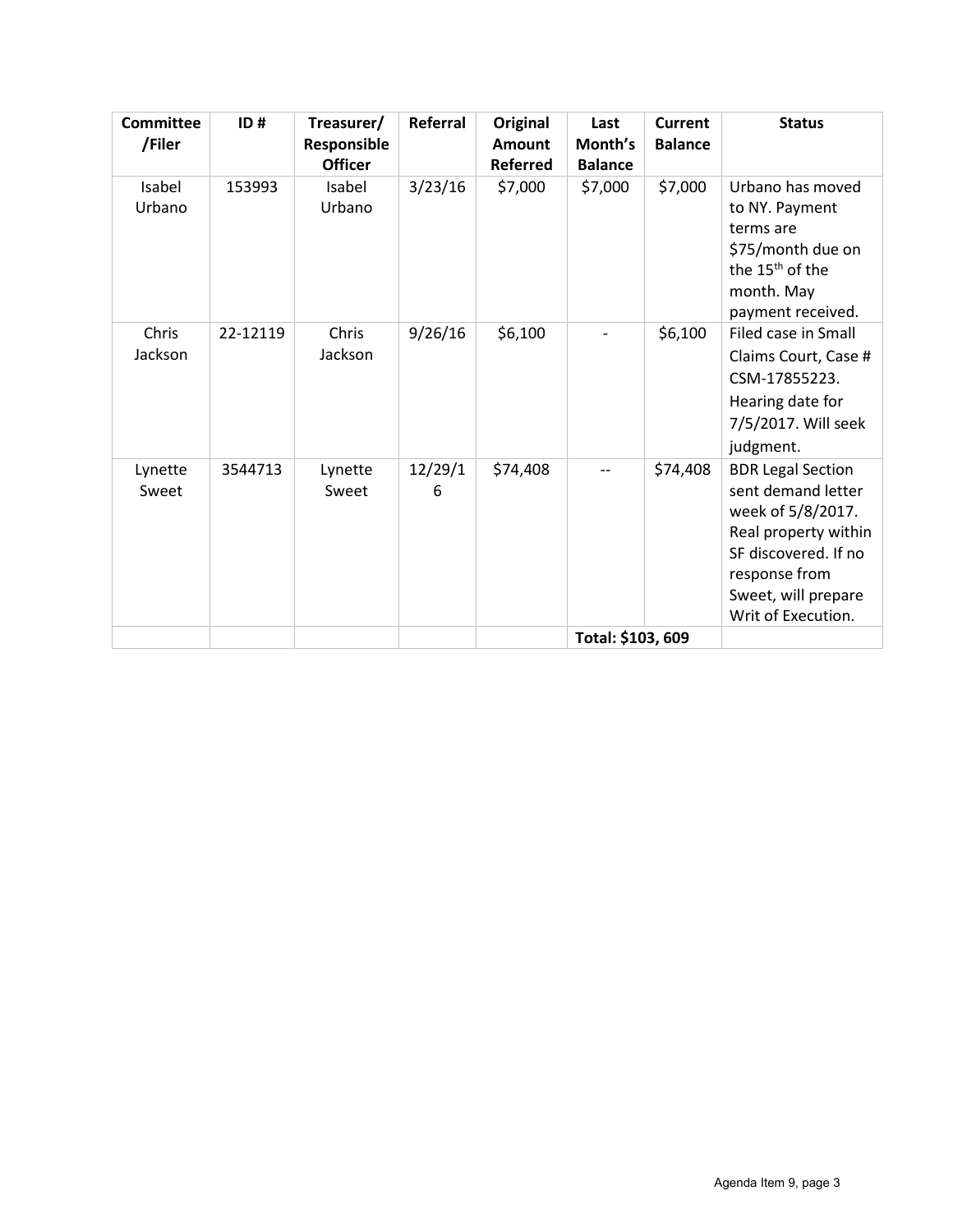## **Status of Outstanding Penalty Installment Plans**

| <b>Name</b>         | <b>FPPC No.</b> | <b>Total Owed</b> | Payment<br>Amount | Last<br><b>Received</b> | Outstanding<br><b>Balance</b> | Current:<br>Yes/No |
|---------------------|-----------------|-------------------|-------------------|-------------------------|-------------------------------|--------------------|
| Kim Shree<br>Maufas | 1284567         | \$2,575           | \$50              | 4/17/17                 | \$450                         | Yes                |
| Kim Shree<br>Maufas | 1328923         | \$2,000           | \$50              | 4/17/17                 | \$450                         | Yes                |
| Stuart<br>Schuffman | 1377997         | \$2,552           | \$1276            | 3/29/17                 |                               | Yes                |

I look forward to answering any questions you might have at the upcoming Commission meeting.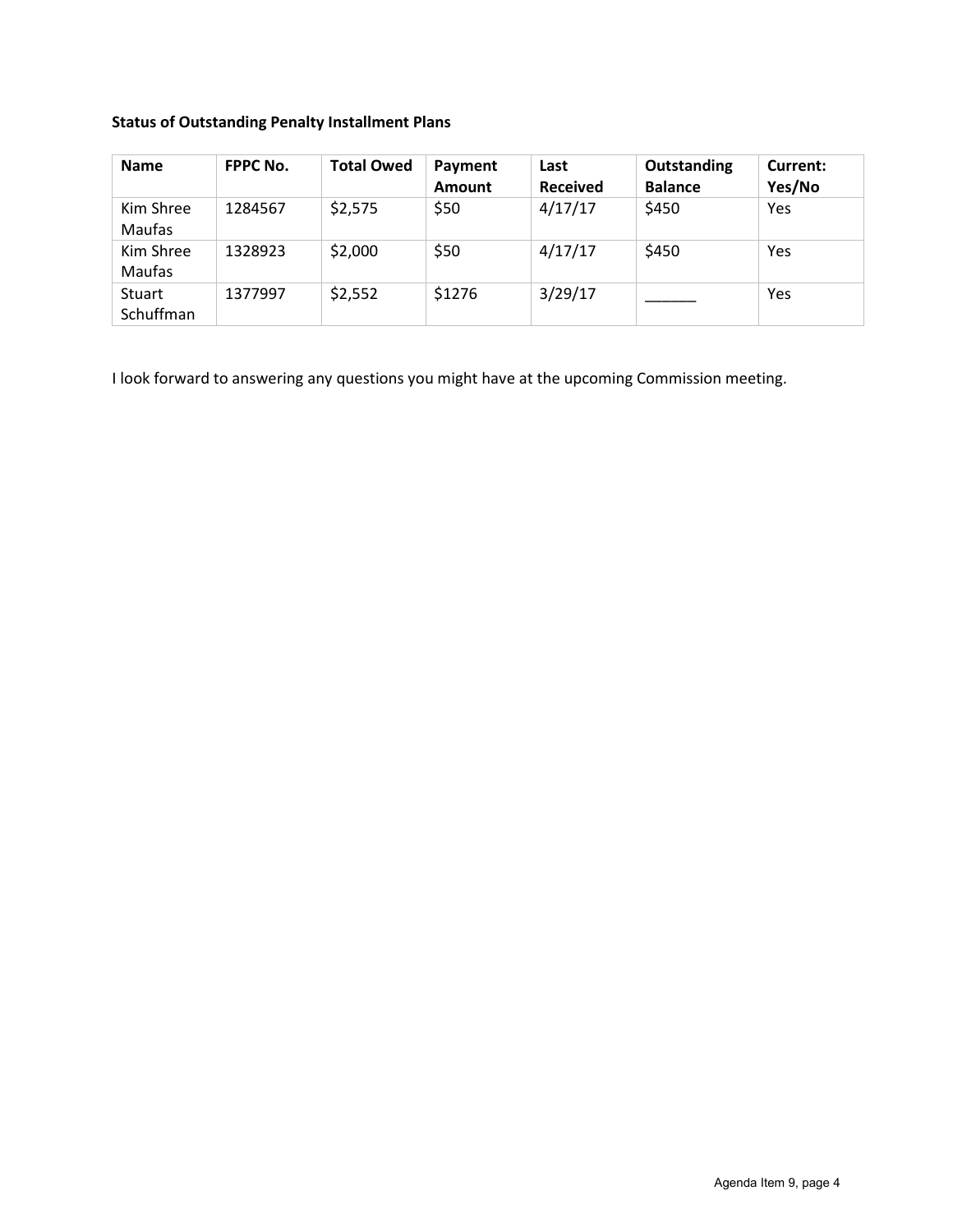## **Agenda Item 9, Attachment 1**